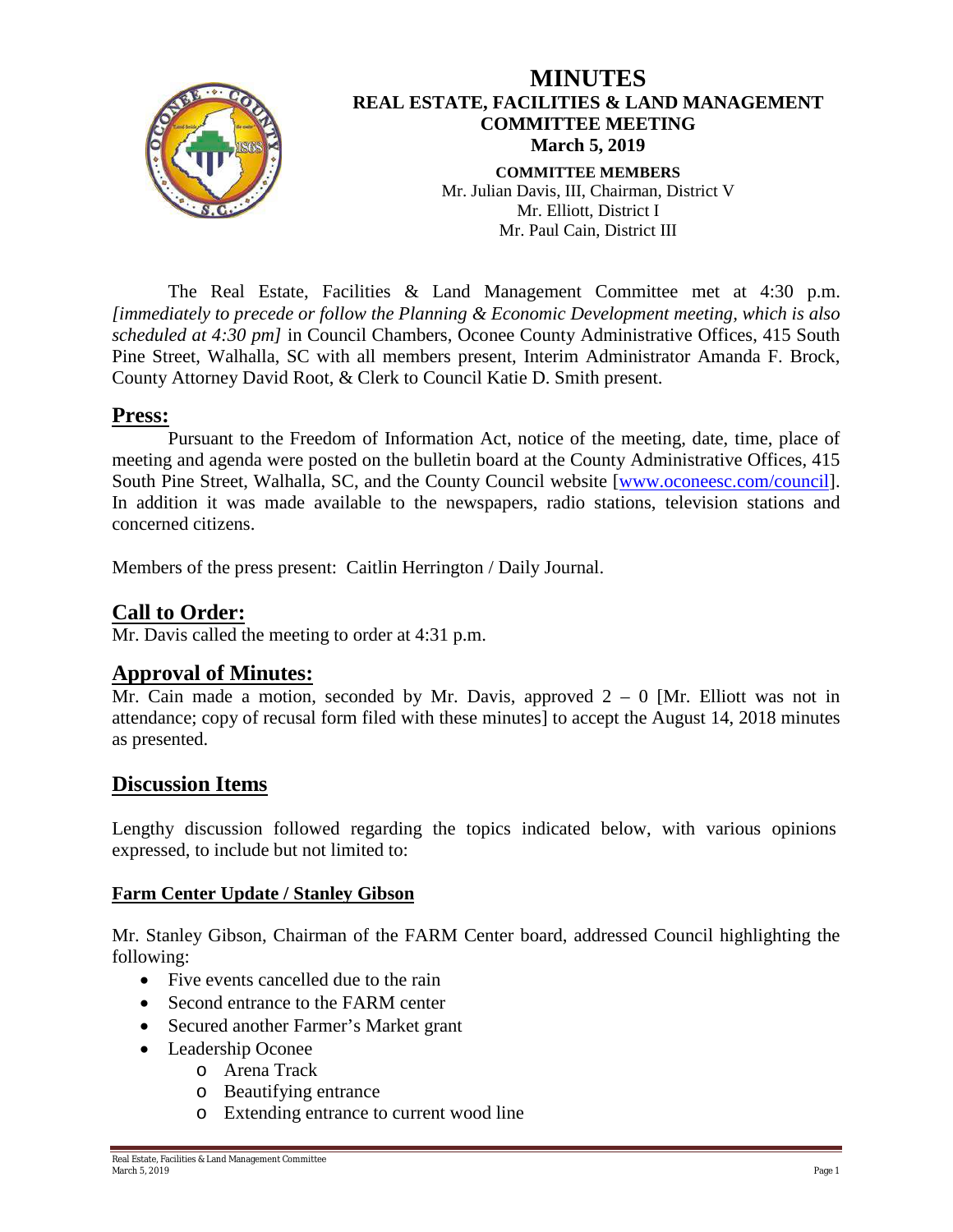- Developing amphitheater
- Cover for arena
	- o Team Roping March 30, 2019 [expecting approximately 300 teams for this event], also scheduled for April 27, 2019 & May 18, 2019
- Barrel Racing event scheduled for April 14, 2019
- Rodeo is scheduled for May 3 May 4, 2019

Mr. Davis congratulated Mr. Gibson for the attendance at the FARM Center for the different events.

Mr. Cain noted he was glad to hear things are going well.

# **The Committee took no action on this matter at this time.**

#### **Update regarding Westminster Magistrate**

Ms. Brock updated the Committee regarding the Westminster Magistrate noting most of the information is from November of 2018. She noted she had estimates from Terracon, the engineering consulting firm, which are approximately \$200,000 for the abatement and demolition down to the concrete pad but the recommendation was for the concrete pad to stay in place and not be a part of the demolition. This was for the entire school facility, cafeteria, school building, and gym. In addition to the abatement and remediation, there was an estimation provided for approximately \$20,000 for air monitoring.

Discussion continued to include:

- Original abatement did not include the entire school
- Additional study was to incorporate the school
- Entire project removal will be approximately \$200,000
- Identified a building that met the needs but was purchased by an investor
- Another location a possibility and has been looked at previously
- Total square footage is roughly the same as the facility that had sold
- Potentially have a drawing of the building within three to four weeks
- Provide drawing at the next Real Estate, Facilities, & Land Management Committee meeting on April 2, 2019

# **The Committee took no action on this matter at this time.**

#### **Other Business**

None at this meeting.

## **Adjourn:**

Mr. Cain made a motion, approved unanimously, to adjourn the meeting at 4:44 p.m.

Respectfully Submitted:

\_\_\_\_\_\_\_\_\_\_\_\_\_\_\_\_\_\_\_\_

Katie D. Smith Clerk to Council